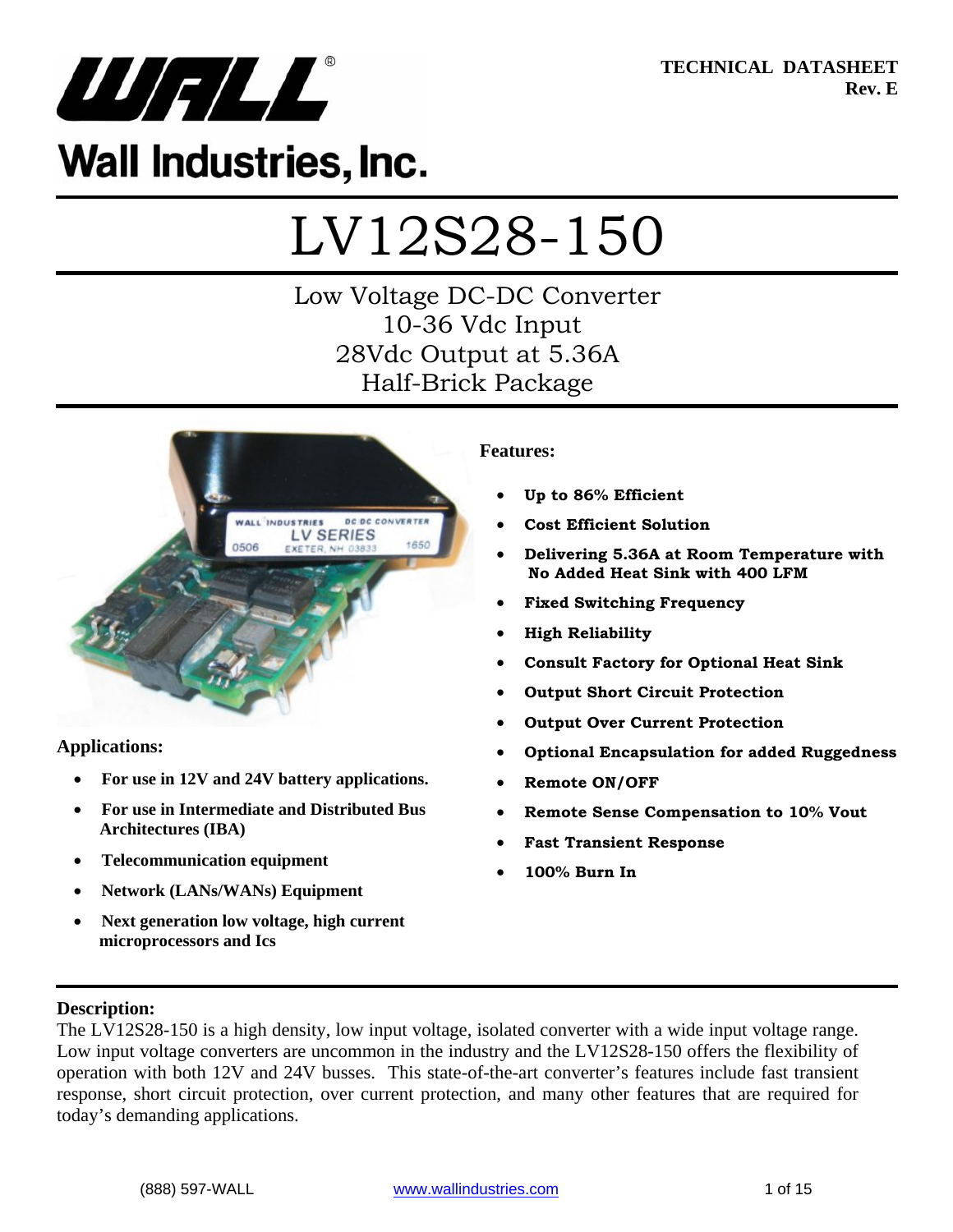

# TECHNICAL DATASHEET **Rev. E LV12S28-150**

| <b>Technical Specifications</b>                                                                                                                                                                   | <b>Model No. LV12S28-150</b>                     |                          |                          |                              |                     |
|---------------------------------------------------------------------------------------------------------------------------------------------------------------------------------------------------|--------------------------------------------------|--------------------------|--------------------------|------------------------------|---------------------|
| All specifications are based on 25 °C, Nominal Input Voltage and Maximum Output Current unless otherwise noted.<br>We reserve the right to change specifications based on technological advances. |                                                  |                          |                          |                              |                     |
| <b>SPECIFICATION</b>                                                                                                                                                                              | <b>Related condition</b>                         | Min                      | <b>Nom</b>               | <b>Max</b>                   | Unit                |
| <b>Switching Frequency</b>                                                                                                                                                                        |                                                  | $\overline{\phantom{0}}$ | 350                      | $\blacksquare$               | kHz                 |
| <b>INPUT</b> $(V_{in})$                                                                                                                                                                           |                                                  |                          |                          |                              |                     |
| <b>Operating Voltage Range</b>                                                                                                                                                                    |                                                  | 10                       | 12/24                    | 36                           | Vdc                 |
| <b>UVLO</b> Turn On at                                                                                                                                                                            |                                                  | 9.4                      | 9.5                      | 9.6                          | Vdc                 |
| UVLO Turn Off at                                                                                                                                                                                  |                                                  | 9.3                      | 9.4                      | 9.5                          | Vdc                 |
| Maximum Input Current                                                                                                                                                                             | Low Line                                         | $\overline{\phantom{a}}$ | 17.7                     | $\overline{\phantom{a}}$     | A                   |
| No Load Input Current                                                                                                                                                                             | No Load                                          | $\overline{\phantom{a}}$ | 0.15                     | $\overline{\phantom{a}}$     | A                   |
| Input Current under "Remote Off"                                                                                                                                                                  |                                                  | $\overline{\phantom{a}}$ | 0.0064                   | $\Box$                       | $\mathbf{A}$        |
| Reflected Ripple Current                                                                                                                                                                          |                                                  | $\overline{\phantom{a}}$ | 225                      | $\blacksquare$               | mA                  |
| <b>Input Surge Voltage</b>                                                                                                                                                                        | $100 \text{ mS}$                                 |                          |                          | 50                           | Vdc                 |
| <b>EFFICIENCY</b>                                                                                                                                                                                 |                                                  | $\overline{a}$           | 84.5                     | $\overline{\phantom{a}}$     | $\%$                |
| <b>OUTPUT</b> $(V_0)$                                                                                                                                                                             |                                                  |                          |                          |                              |                     |
| Voltage Set Point                                                                                                                                                                                 | $\pm$ RS shorted to $\pm$ Vo                     | 27.72                    | 28.0                     | 28.28                        | Vdc                 |
|                                                                                                                                                                                                   |                                                  | $-1\%$                   |                          | $+1\%$                       | %                   |
| Voltage Adjustment                                                                                                                                                                                | Max Output limited to 150W                       | 25.2                     | 28.0                     | 30.8                         | Vdc                 |
|                                                                                                                                                                                                   |                                                  | $-10%$                   |                          | $+10%$                       |                     |
| <b>Load Regulation</b>                                                                                                                                                                            | $\pm$ RS shorted to $\pm$ Vo                     | $\overline{\phantom{a}}$ | 0.1                      | 0.2                          | $\%$                |
| Line Regulation                                                                                                                                                                                   | $\pm$ RS shorted to $\pm$ Vo                     |                          | 0.1                      | 0.2                          | $\%$                |
| Temperature Drift                                                                                                                                                                                 |                                                  | $\blacksquare$           | 0.2                      | $\equiv$                     | % / $^{\circ}$ C    |
| <b>Remote Sense Compensation</b>                                                                                                                                                                  | Max Output limited to 150W                       | $\overline{a}$           |                          | 30.8                         | Vdc                 |
|                                                                                                                                                                                                   |                                                  |                          |                          | 10%                          | $\%$                |
| Ripple                                                                                                                                                                                            | 1uF Ceramic & 10uF Tantalum                      | $\overline{\phantom{a}}$ | 360                      | $\equiv$                     | $mV_{pk-pk}$        |
| Spikes                                                                                                                                                                                            | 1uF Ceramic & 10uF Tantalum                      |                          |                          | $\overline{\phantom{a}}$     | $mV_{pk-pk}$        |
| Current                                                                                                                                                                                           |                                                  | $\boldsymbol{0}$         | $\overline{\phantom{0}}$ | 5.36                         | A                   |
| <b>Current Limit</b>                                                                                                                                                                              | Power Limited-Dependent upon SENSE               | $\overline{\phantom{a}}$ | 7.0                      | $\overline{\phantom{a}}$     | A                   |
|                                                                                                                                                                                                   | compensation and TRIM adjustment                 |                          |                          |                              |                     |
| Over Voltage Limit                                                                                                                                                                                | <b>Output Clamped</b>                            | $\overline{\phantom{a}}$ | $\overline{\phantom{a}}$ | $\blacksquare$               | Vdc                 |
| <b>DYNAMIC RESPONSE</b>                                                                                                                                                                           | 1uF Ceramic & 10uF Tantalum                      |                          |                          |                              |                     |
| Load step $/\Delta V$                                                                                                                                                                             | 50% to 100% Io, di/dt=1A/uS                      | $\overline{\phantom{a}}$ | 200                      | $\overline{\phantom{a}}$     | mV                  |
| Recovery Time                                                                                                                                                                                     | Recovery to within 1% Nominal Vo                 |                          |                          | $\overline{\phantom{a}}$     | ms                  |
| Turn On Delay                                                                                                                                                                                     | From Vin(min) to Vout (nom)                      |                          |                          | $\overline{\phantom{a}}$     | ms                  |
| Turn On Overshoot                                                                                                                                                                                 | <b>Full Load Resistive</b>                       | $\overline{\phantom{a}}$ | $\boldsymbol{0}$         | $\overline{\phantom{a}}$     | $\%$                |
| Hold Up Time                                                                                                                                                                                      | From Vin (min) to VULVO_Turn_Off                 | $\boldsymbol{0}$         | $\overline{a}$           | $\overline{\phantom{a}}$     | mS                  |
| <b>REMOTE ON/OFF</b>                                                                                                                                                                              | <b>Active High</b>                               |                          |                          |                              |                     |
| Remote ON – Active High                                                                                                                                                                           | Min High (ON/OFF pin)                            | 2.2                      | $\overline{a}$           | $\overline{\phantom{a}}$     | Vdc                 |
| Remote ON - Active Low                                                                                                                                                                            | Max Low (ON/OFF pin)                             | N/A                      |                          | $\Box$                       | Vdc                 |
| Remote OFF - Active High                                                                                                                                                                          | Max Low (ON/OFF pin)                             | $\equiv$                 | $\overline{\phantom{0}}$ | 1.2                          | Vdc                 |
| Remote OFF - Active Low                                                                                                                                                                           | Min High (ON/OFF pin)                            | N/A                      |                          | $\blacksquare$               | Vdc                 |
| Remote ON/OFF pin Floating - Active High                                                                                                                                                          | Over Operating Voltage Range                     | $2.5\,$                  |                          | 5.0                          | Vdc                 |
| Remote ON/OFF pin Floating - Active Low                                                                                                                                                           | Over Operating Voltage Range                     | N/A                      |                          | $\overline{\phantom{a}}$     | Vdc                 |
| $I_{ON/OFF}$ Sink to pull low - Active Low or High                                                                                                                                                | $V_{ON/OFF}$ =0V, Vin=36V                        | $\overline{\phantom{a}}$ | $\overline{\phantom{0}}$ | 0.38                         | mA                  |
| I <sub>ON/OFF</sub> Source to drive high - Active High                                                                                                                                            | $V_{ON/OFF}$ =5V, Vin=36V                        |                          |                          | 0.03                         | mA                  |
| $I_{ON/OFF}$ Source to drive high – Active Low                                                                                                                                                    | $V_{ON/OFF}$ =5V, Vin=36V                        | $\overline{a}$           | $\overline{a}$           | $\overline{\phantom{a}}$     | mA                  |
| Turn On Delay - Active High                                                                                                                                                                       | ON/OFF (max Low) to Vout (min)                   |                          | 9                        | $\overline{\phantom{a}}$     | ms                  |
| Turn Off Delay - Active High                                                                                                                                                                      | $ON/OFF (0V)$ to Vout $(min)$                    | $\overline{\phantom{a}}$ | 160                      | $\overline{\phantom{a}}$     | uS                  |
| <b>ISOLATION</b>                                                                                                                                                                                  |                                                  |                          |                          |                              |                     |
| Input-Output                                                                                                                                                                                      | 1 minute                                         | $\overline{\phantom{a}}$ | 1500                     | $\overline{\phantom{a}}$     | Vdc                 |
| Input-Case                                                                                                                                                                                        | 1 minute                                         |                          | 500                      | $\overline{\phantom{0}}$     | Vdc                 |
| Output-Case                                                                                                                                                                                       | 1 minute                                         | $\overline{a}$           | 500                      | $\qquad \qquad \blacksquare$ | Vdc                 |
| <b>THERMAL</b>                                                                                                                                                                                    |                                                  |                          |                          |                              |                     |
| Ambient                                                                                                                                                                                           | Max. Ambient limited by OTP                      | $-40$                    | 25                       | <b>OTP</b>                   | $^{\rm o}\!{\rm C}$ |
| Over Temperature Protection (OTP)                                                                                                                                                                 | Case Temperature Greater than                    |                          | 95                       | $\overline{\phantom{a}}$     | $^{\rm o}{\rm C}$   |
| Turn On (OTP)                                                                                                                                                                                     | Case Temperature Less than                       |                          | 85                       |                              | $\rm ^{o}C$         |
| <b>MTBF</b>                                                                                                                                                                                       | Calculated Using Bellcore TR-332 Method 1 case 3 |                          | 2,563,116                |                              | hours               |
| <b>MECHANICAL</b>                                                                                                                                                                                 |                                                  |                          |                          | See Figure 1                 |                     |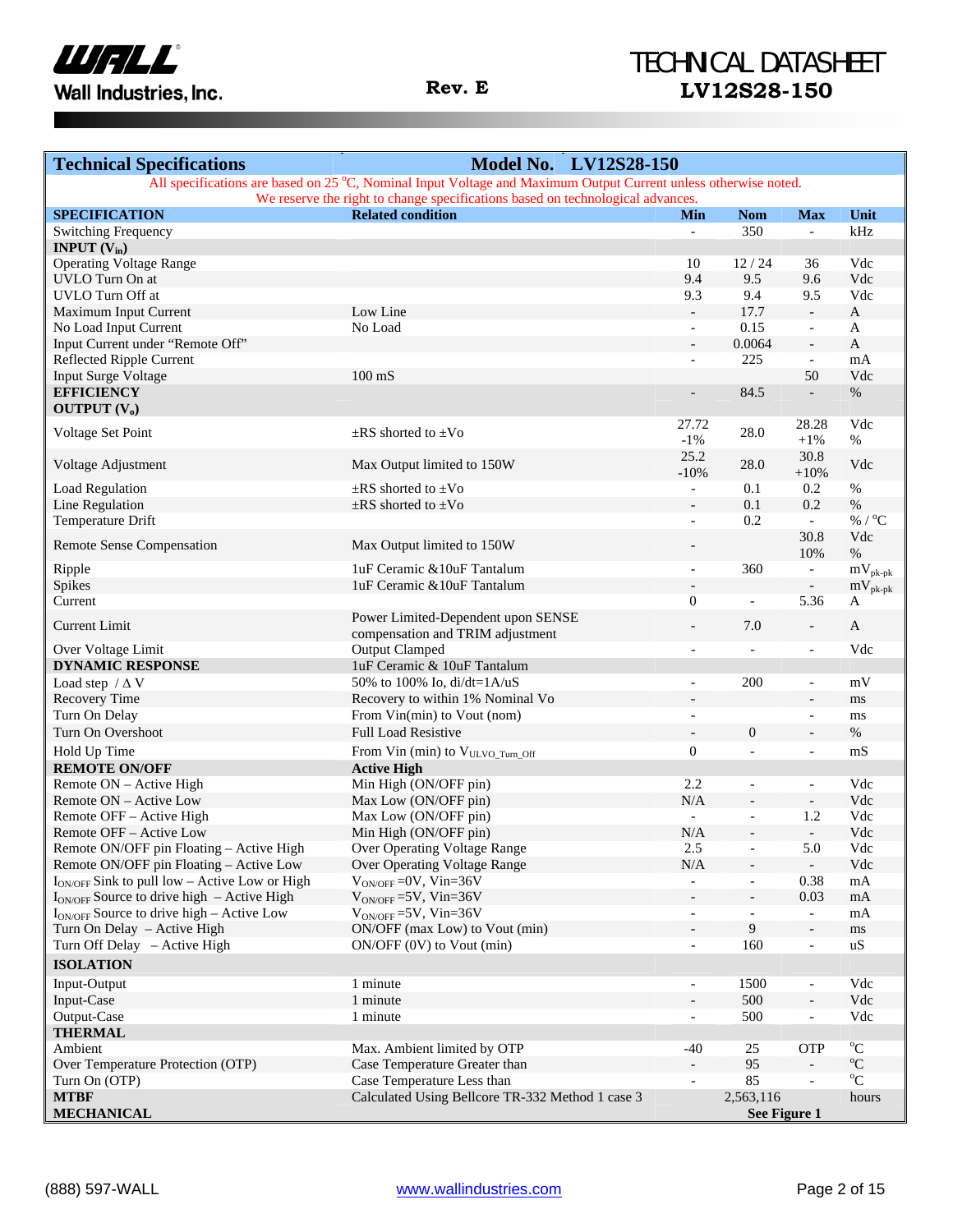

#### **Table 1: Pin Assignments**

| Pin#               | <b>Pin Name</b> | <b>Function</b>                                  | <b>Comments</b>                                  |
|--------------------|-----------------|--------------------------------------------------|--------------------------------------------------|
|                    | $-VO$           | <b>Negative Output</b>                           |                                                  |
| $\overline{2}$     | -RS             | <b>Negative Remote Sense</b>                     | If not used, leave open or short to -Vo          |
| 3                  | Trim            | <b>Output Voltage Trim</b>                       | Refer to page 6                                  |
| 4                  | $+RS$           | <b>Positive Remote Sense</b>                     | If not used, leave open or short to $+V_0$       |
| 5                  | $+V_0$          | Positive Output                                  |                                                  |
| 6                  | -Vin            | Negative Input                                   |                                                  |
| 7                  | <b>CHGND</b>    | Chassis Ground (Case)                            | If not used, leave open                          |
| 8                  | Key Pin/NC      | To Key Converter                                 | Leave as a No Connect pin                        |
| <b>ON/OFF</b><br>9 | Remote On/Off   | If not used, leave floating for Active High Unit |                                                  |
|                    |                 |                                                  | If not used, short to -Vin on an Active Low Unit |
| 10                 | $+V$ in         | Positive Input                                   |                                                  |

#### **Figure 1: Mechanical Dimensions**



**5. CONSULT FACTORY FOR OPTIONAL HEAT SINK.**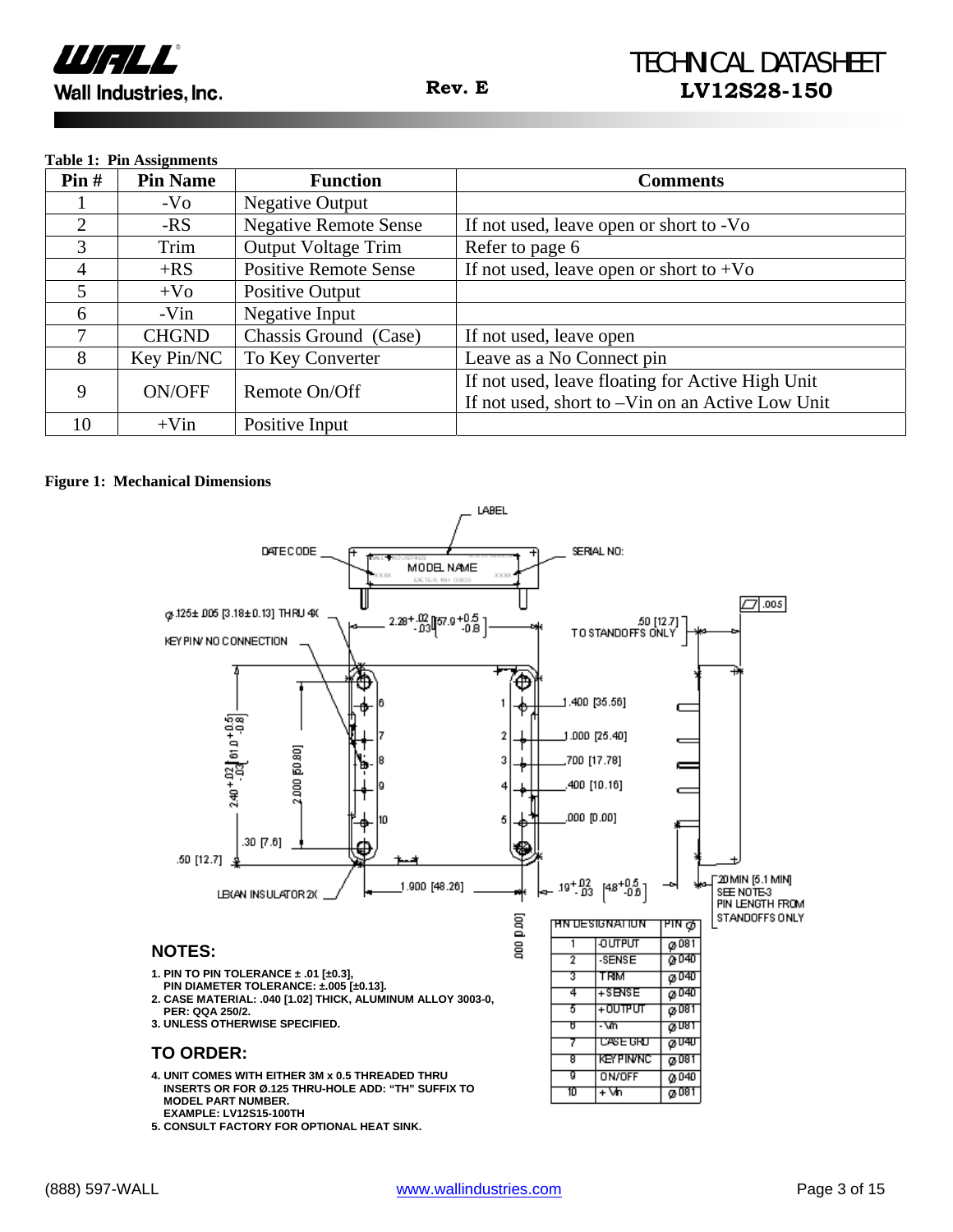

#### **DESIGN CONSIDERATIONS**

#### **Under Voltage Lock Out (UVLO)**

The converter output is disabled until the input voltage exceeds the UVLO turn-on limit. The converter will remain ON until the input voltage falls below the UVLO turn-off limit.

#### **Over Current Protection**

The converter is protected from short circuit and over current conditions. During these fault conditions, the converter output will 'hiccup'. The converter output will recover once the short or over current fault is removed.

#### **Over Temperature Protection (OTP)**

The converter has internal thermal protection that will shut the converter OFF once the case temperature exceeds the OTP turn-off limit. The converter will resume operation when the case temperature has dropped below the OTP turn-on limit.

#### **Input Filter**

It is recommended to bypass the  $+V$ in and  $-V$ in pins of the converter with a minimum of 680uF (50V minimum) capacitor (UCC - SXE50VB681M12X35LL). No other bypassing is needed. However, to reduce the input ripple beyond what is seen in Photo 1, larger values of capacitance may be used in conjunction with a ceramic capacitor. Additionally, an inductor may be placed between the source and the previously mentioned capacitor. No inductor should be placed between the capacitor and the input to the converter. It is important to note that placement of the input filter must be as close as possible to the input pins of the converter to assure a low impedance at the pins.



#### **Output Filter**

No additional output capacitor is needed for the power supply to operate. However, to reduce the ripple and noise on the output, additional capacitance may be added. A low ESR Ceramic capacitor may be added across the +Vo and –Vo pins to reduce the ripple and spike noise. Additional capacitance in the form of a tantalum or aluminum electrolytic may also be placed across these pins in order reduce ripple and improve the transient peak-to-peak voltage deviation.

#### **Remote Sense**

To improve the regulation at the load, route the connections from the -RS and the +RS pins to the –Vo and +Vo connections at the load. This will force the converter to regulate the voltage at the load and not at the pins of the converter (refer to Graph 6). If it is not desired to use the Remotes Sense feature, the –RS and +RS pins may be left open or they may be shorted to the -Vo and +Vo pins respectively. Shorting the RS pins to the Vo pins will reduce the voltage drops through the converter pins.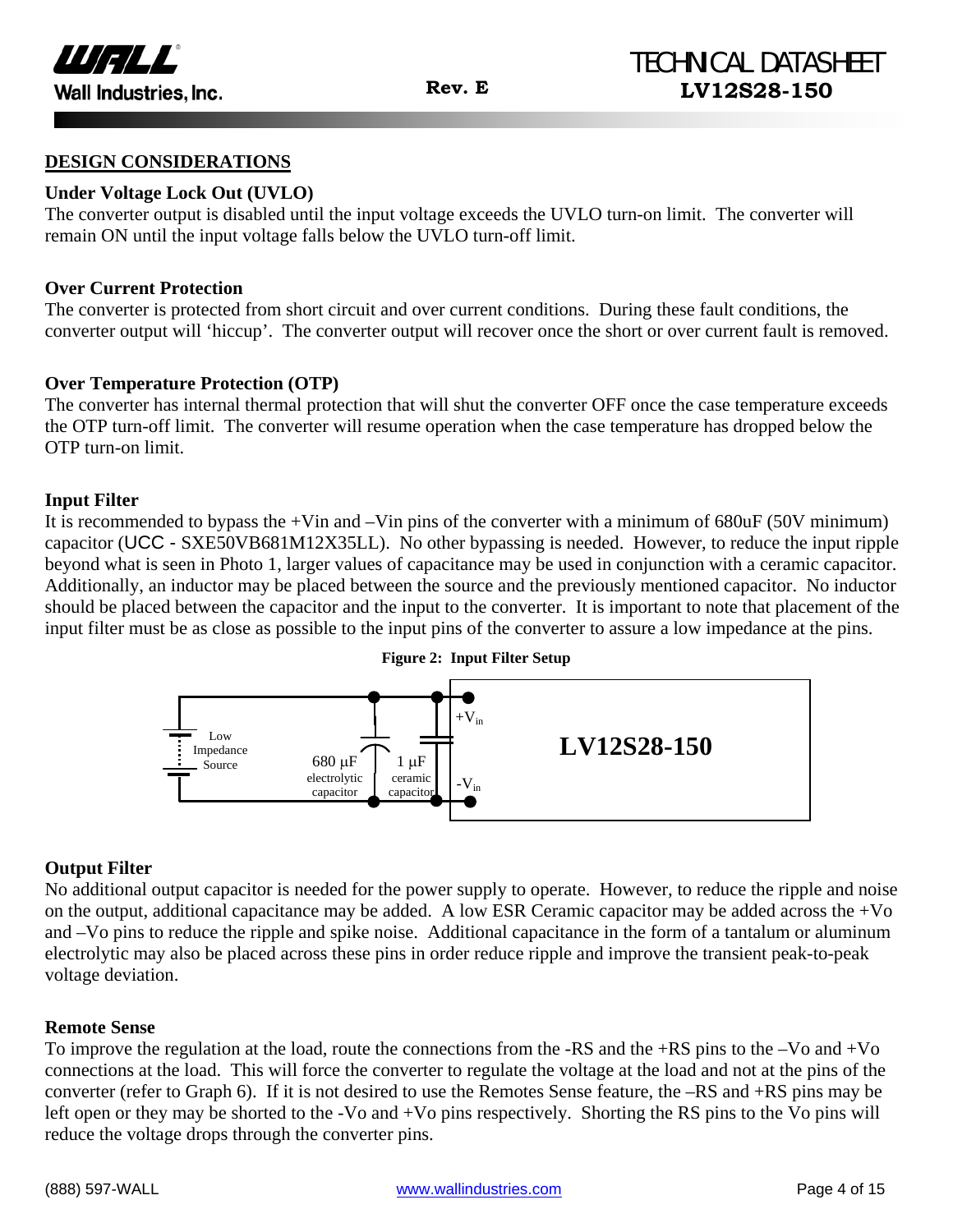

#### **Remote ON/OFF**

The converter has the ability to be remotely turned ON or OFF. The LV series is Active-High. Active-High means that a logic high at the ON/OFF pin will enable the supply (Figure 3). With Active-High, if the ON/OFF pin is left floating, the supply will be enabled.

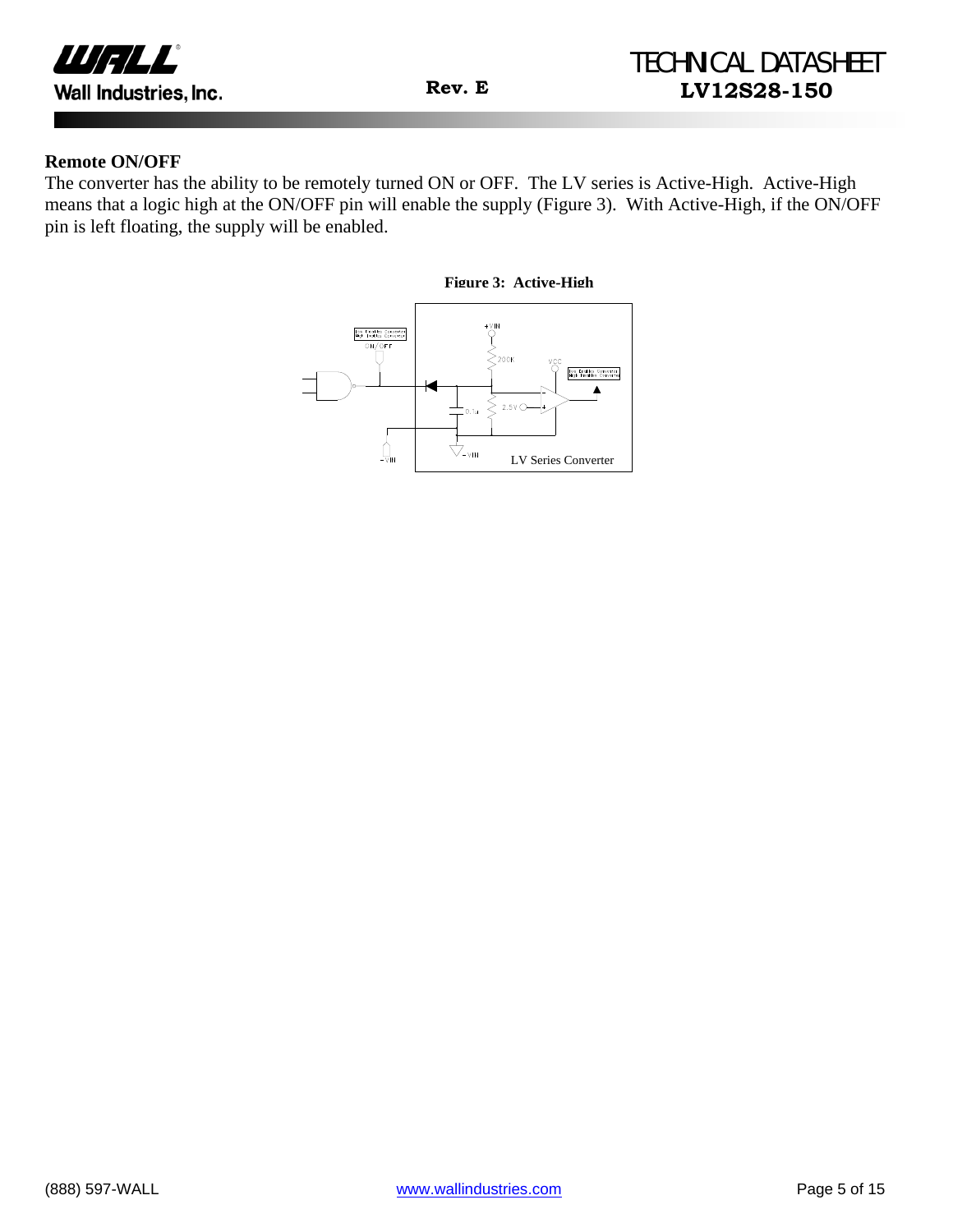

#### **Output Voltage Trim: (24V, 26V, and 28V Models)**

The output is adjustable  $+/-10\%$  of rated output voltage. To trim the output voltage up, place the trim resistor between the Trim and –Rs pins (Figure 5). To trim the output voltage down, place the trim resistor between the Trim and +Rs pins (Figure 4).

The value of the trim resistor with respect to the desired output voltage (Vo) can be derived from the following formulas or looked up on the trim table (Table 2).

$$
RTH = \frac{V_{ref}}{\frac{V_o - V_{ref}}{R_H} - \frac{V_{ref}}{R_L}} - R_{\text{lim}} \qquad \text{(in Kohns)}
$$

$$
RTL = \frac{V_o - V_{ref}}{\frac{V_{ref}}{R_L} - \frac{V_o - V_{ref}}{R_H}} - R \lim_{\text{lim}} \qquad \text{(in Kohns)}
$$



 **Table 2: Trim Equations for LV Series (24V, 26V, and 28V Models)**

|        | Vref          | <b>RL</b> | <b>Rlim RTH</b> to -Rs         |
|--------|---------------|-----------|--------------------------------|
| 28,000 | $2.495$ 26.10 | 2.55      | 8.25 <b>RTL</b> to + <b>Rs</b> |

| <b>Percent</b> |        | <b>Trim Low</b> | <b>Trim High</b> |            |              |
|----------------|--------|-----------------|------------------|------------|--------------|
| Trim           | Vo     | <b>RTL</b>      | Vo               | <b>RTH</b> |              |
| 1%             | 27.720 | 2101.52         | 28.280           | 254.39     | All in Kohms |
| 2%             | 27.440 | 1091.41         | 28.560           | 115.10     |              |
| 3%             | 27.160 | 729.95          | 28.840           | 72.35      |              |
| 4%             | 26.880 | 544.19          | 29.120           | 51.61      |              |
| 5%             | 26.600 | 431.08          | 29.400           | 39.35      |              |
| 6%             | 26.320 | 354.96          | 29.680           | 31.27      |              |
| 7%             | 26.040 | 300.24          | 29.960           | 25.53      |              |
| 8%             | 25.760 | 259.00          | 30.240           | 21.24      |              |
| 9%             | 25.480 | 226.82          | 30.520           | 17.92      |              |
| 10%            | 25.200 | 201.00          | 30.800           | 15.28      |              |

Note that while decreasing the output voltage, the maximum output current still remains at 5.36A, and while increasing the output voltage, the output current is reduced to maintain a total output power at 150 W.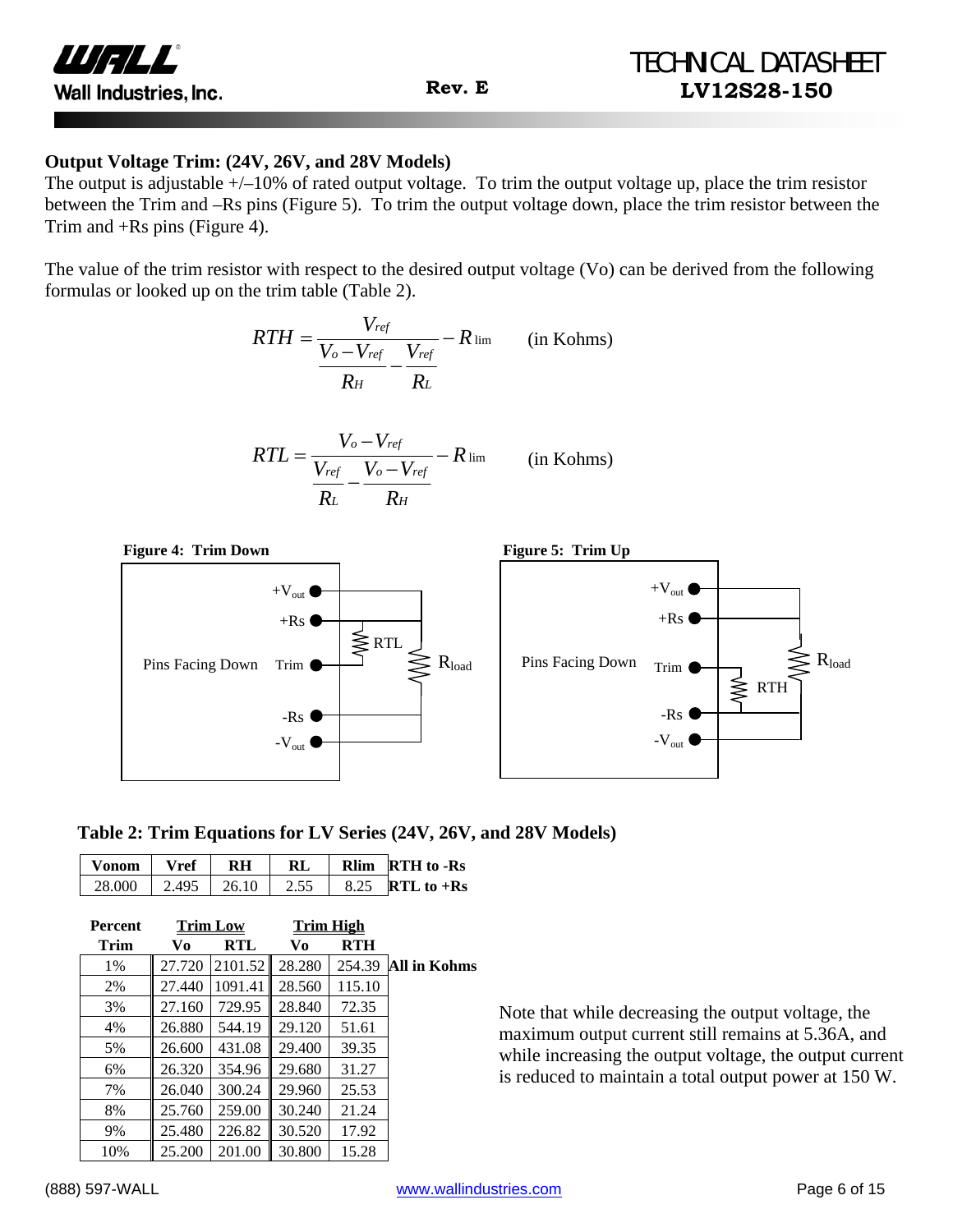

#### **Paralleling Converters**

The LV series converters may be paralleled both for redundancy and for higher output current. However, in order to do this, a high-current, low  $V_f$ , schottky diode must be placed at the +Vo pin of each supply as shown in Figure 6. To improve sharing, tie the two TRIM pins together. The converters may be trimmed by adding a resistor value from Table 2 from each TRIM pin to **±**RS pin, or alternatively, a single resistor of half the value of Table 2 from the common TRIM pins to the common **±**RS pins.

#### **Figure 6: Paralleling Converters**

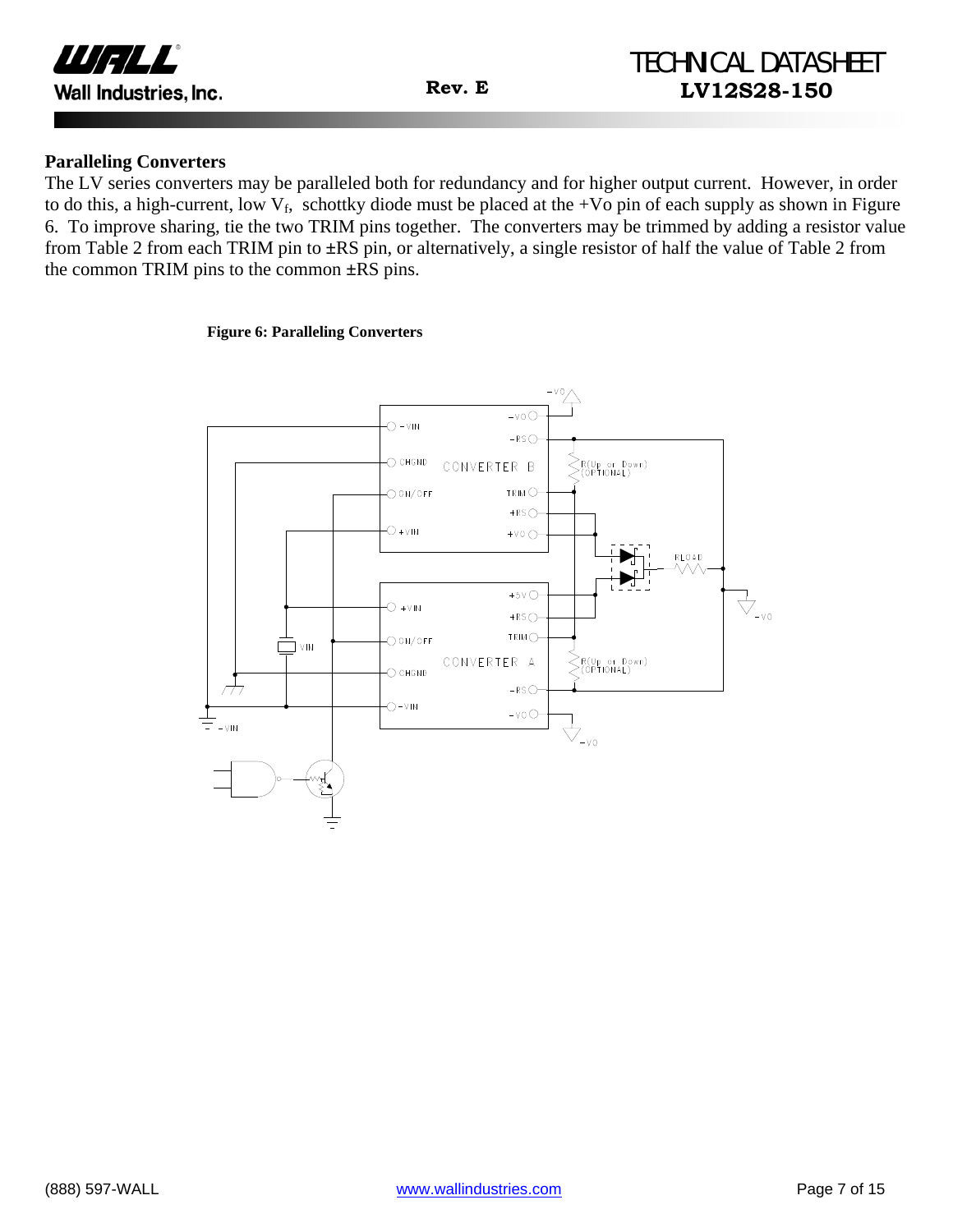







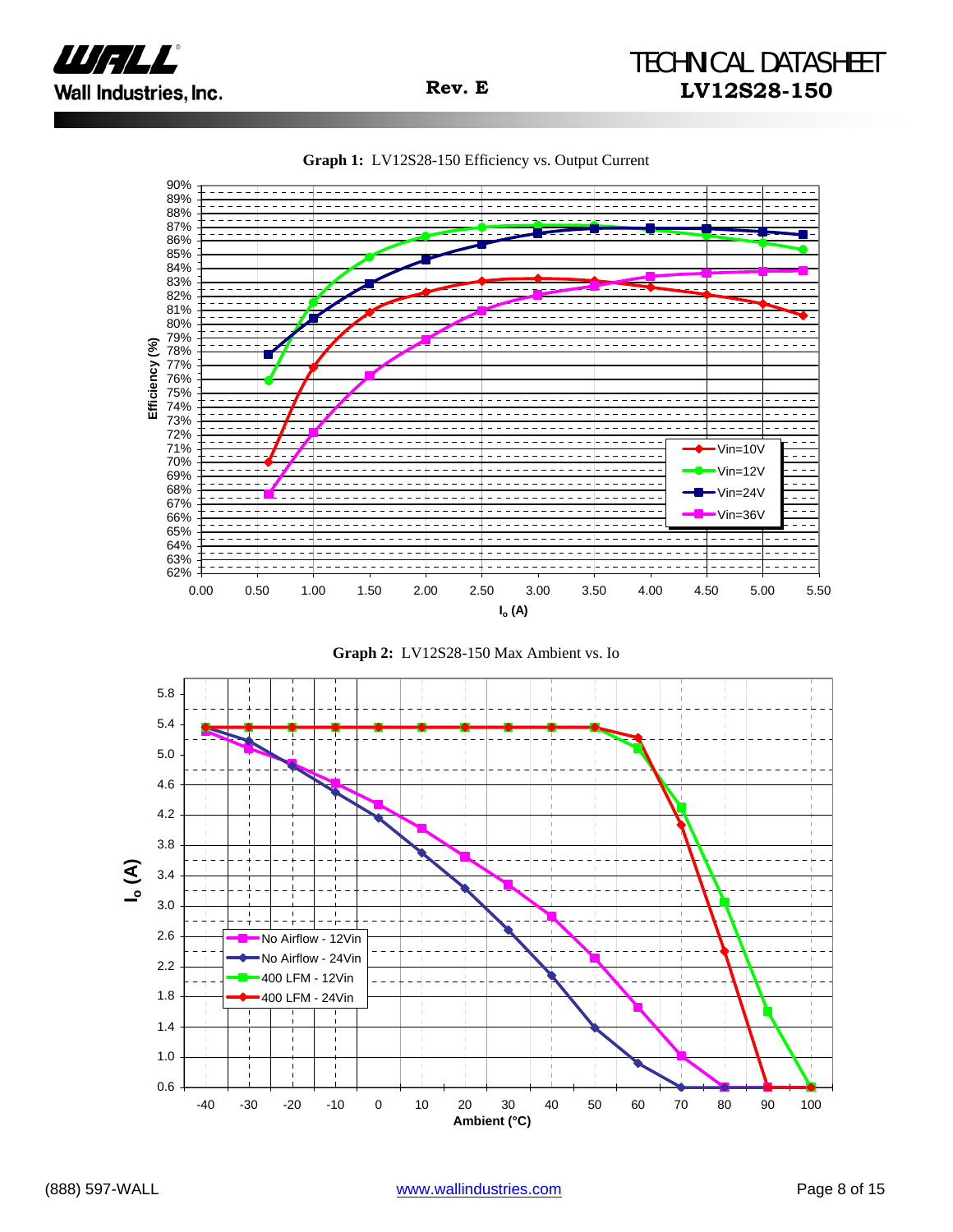







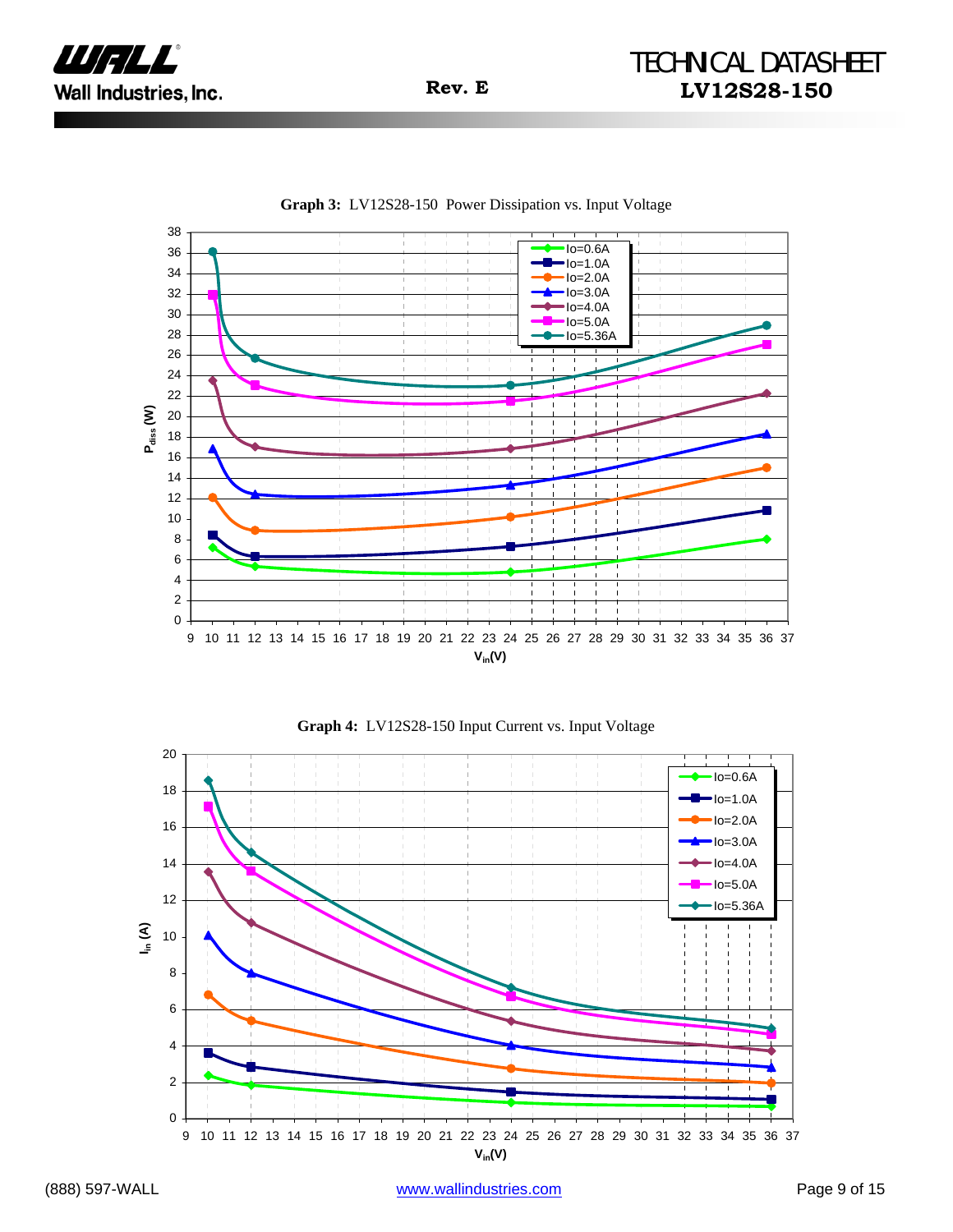

## TECHNICAL DATASHEET **Rev. E LV12S28-150**



**Graph 5:** LV12S28-150 Load Regulation (±RS Pins Open)

**Graph 7:** LV12S28-150 Line Regulation (±RS Pins Open)



**Note:** Voltage measurements taken where the output pins are soldered into test board.



**Graph 6:** LV12S28-150 Load Regulation  $(+RS to +Vo, -RS to -Vo)$ 

**Graph 8:** LV12S28-150 Line Regulation  $(+RS to +V<sub>0</sub>, -RS to -V<sub>0</sub>)$ 

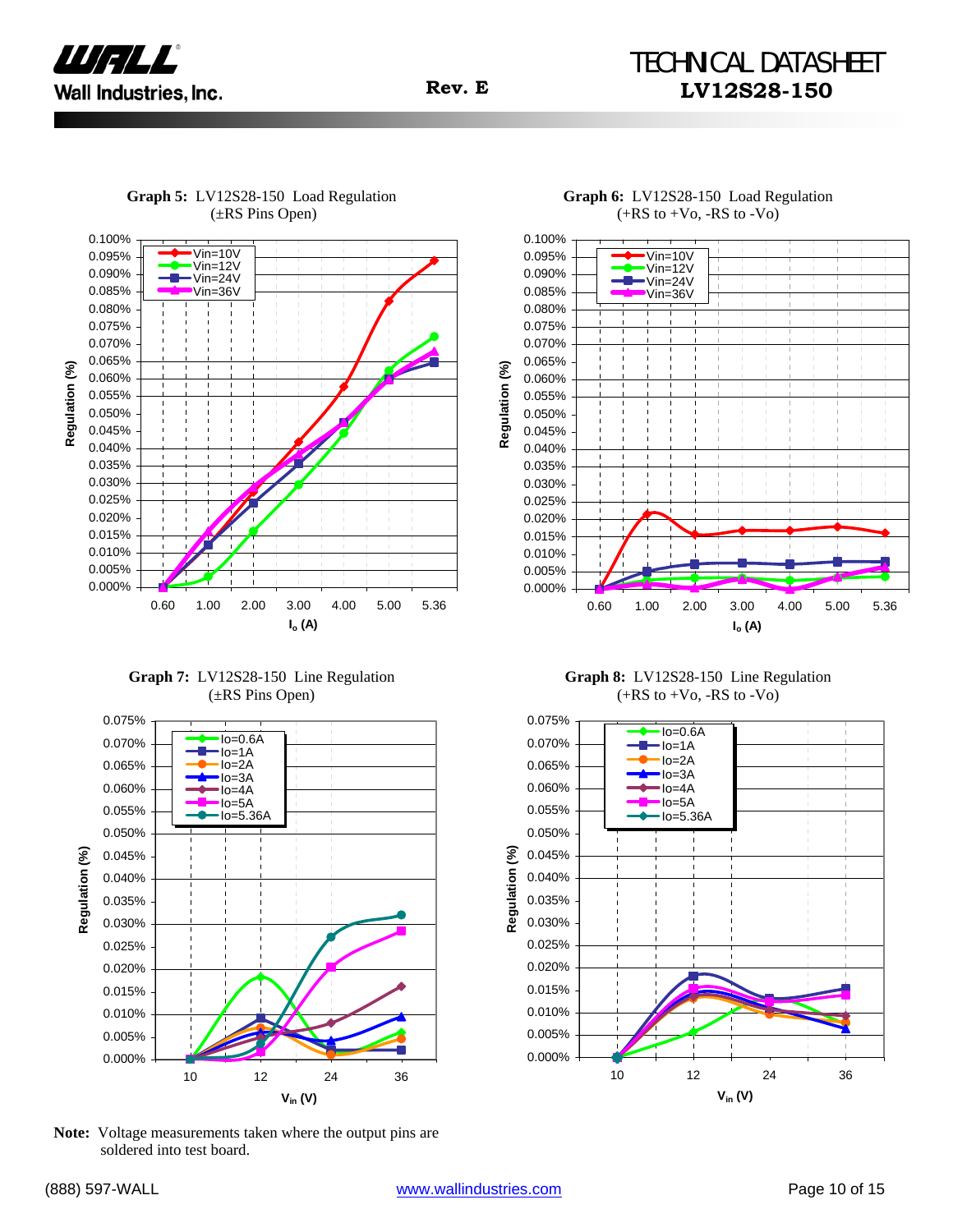

## TECHNICAL DATASHEET **Rev. E LV12S28-150**

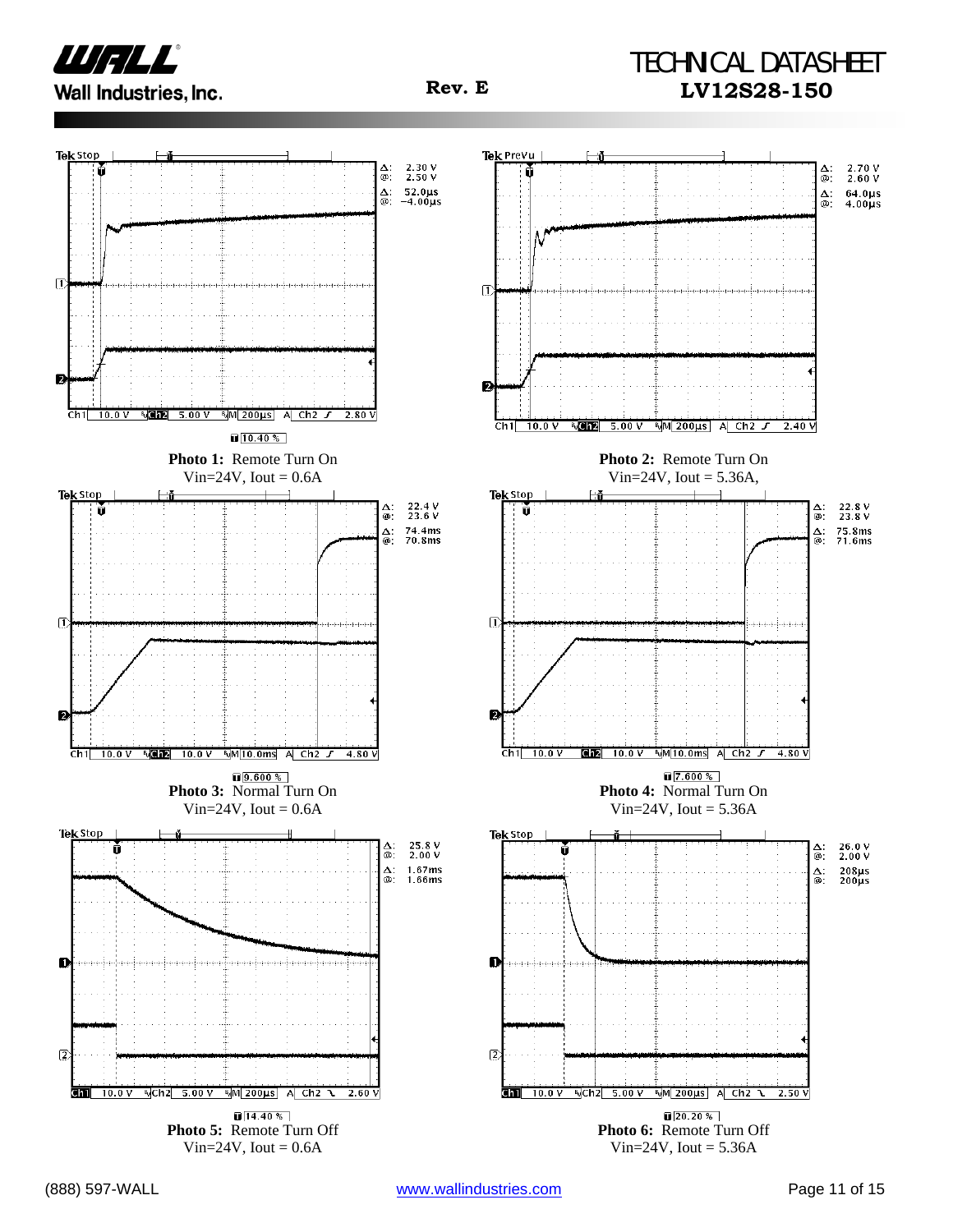





with a 680uF Aluminum Electrolytic and 12uH series inductor.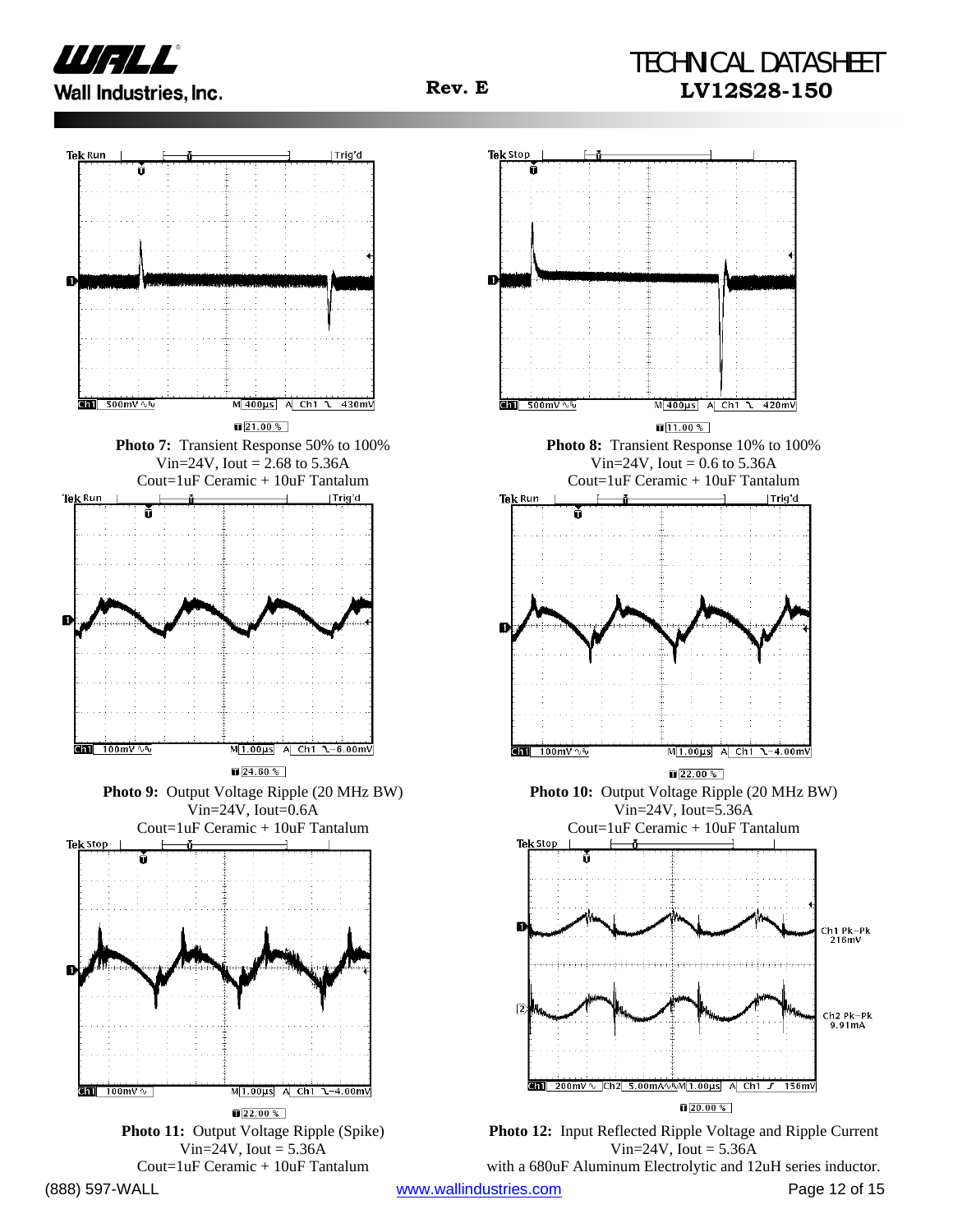

#### **TEST SETUP:**

The LV12S28-150 specifications are tested with the following configurations:

#### **Regulation and Efficiency Setup**

To ensure that accurate measurement are taken, the voltage measurements are taken directly at the terminal of the module. This minimizes errors due to contact and trace lengths between the load and the output of the supply. The following is a diagram of the test setup.

#### **Figure 7: Regulation and Efficiency Probe Setup**



#### **Output Ripple Voltage Setup**

The module is tested with a 1uF ceramic capacitor in parallel with a 10uF tantalum capacitor across the output terminals.





### **Input Reflected Ripple Current and Input Ripple Current Setup**

The module is tested for input reflected ripple current (Irrc) and input ripple current (Irc). The input ripple voltage is also measured at the pins with the following input filter. If there is a need to reduce input ripple current/voltage then additional ceramic capacitors can be added to the input of the converter.

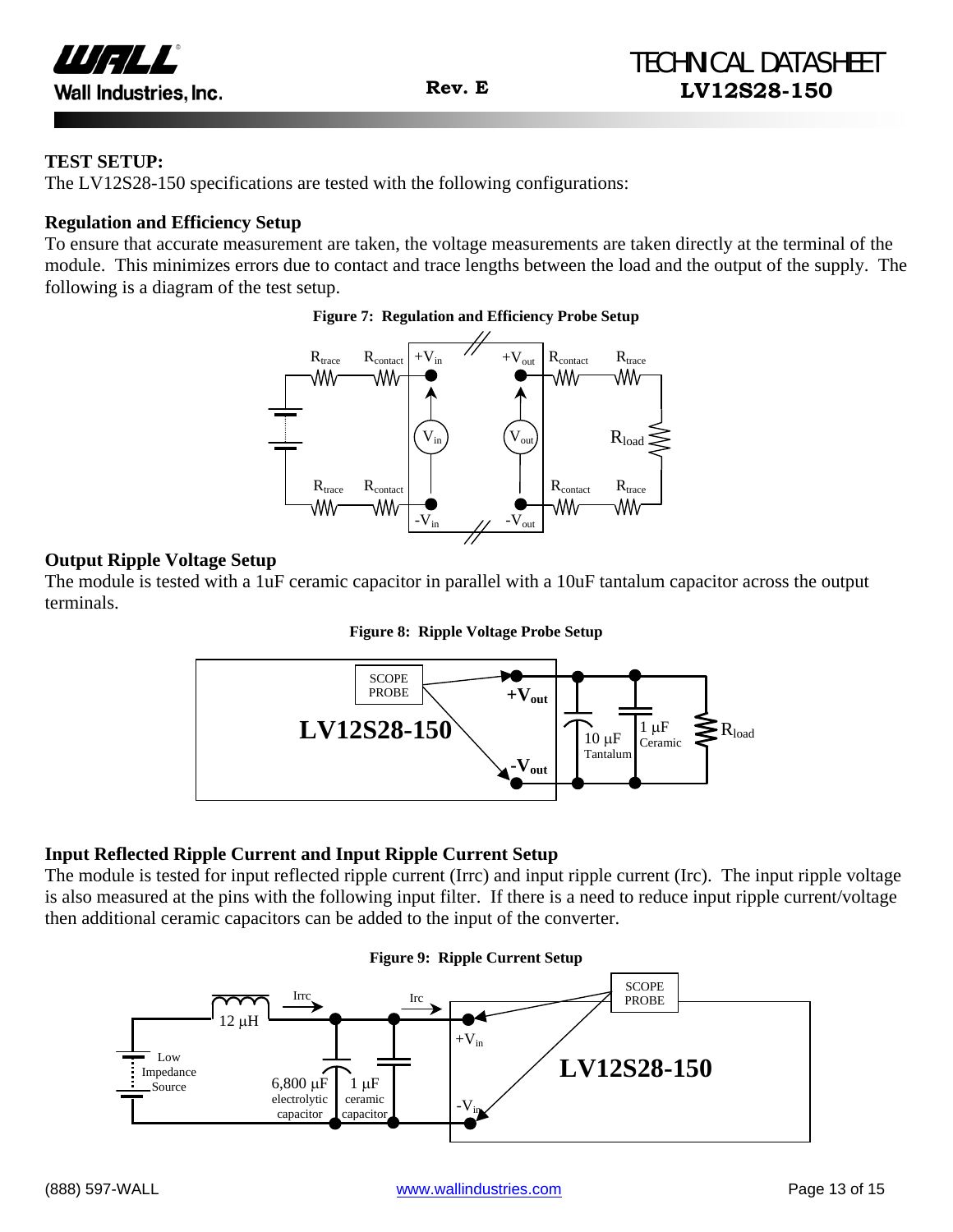

#### **Converter Thermal Consideration**

The converter is designed to operate without convective cooling if the derating curves are followed. The converter can operate at higher temperatures if airflow is applied. Airflow should be aligned lengthwise to the converter for optimum heat transfer. Contact Factory for derating curves.

#### **Figure 10: Airflow Orientation**